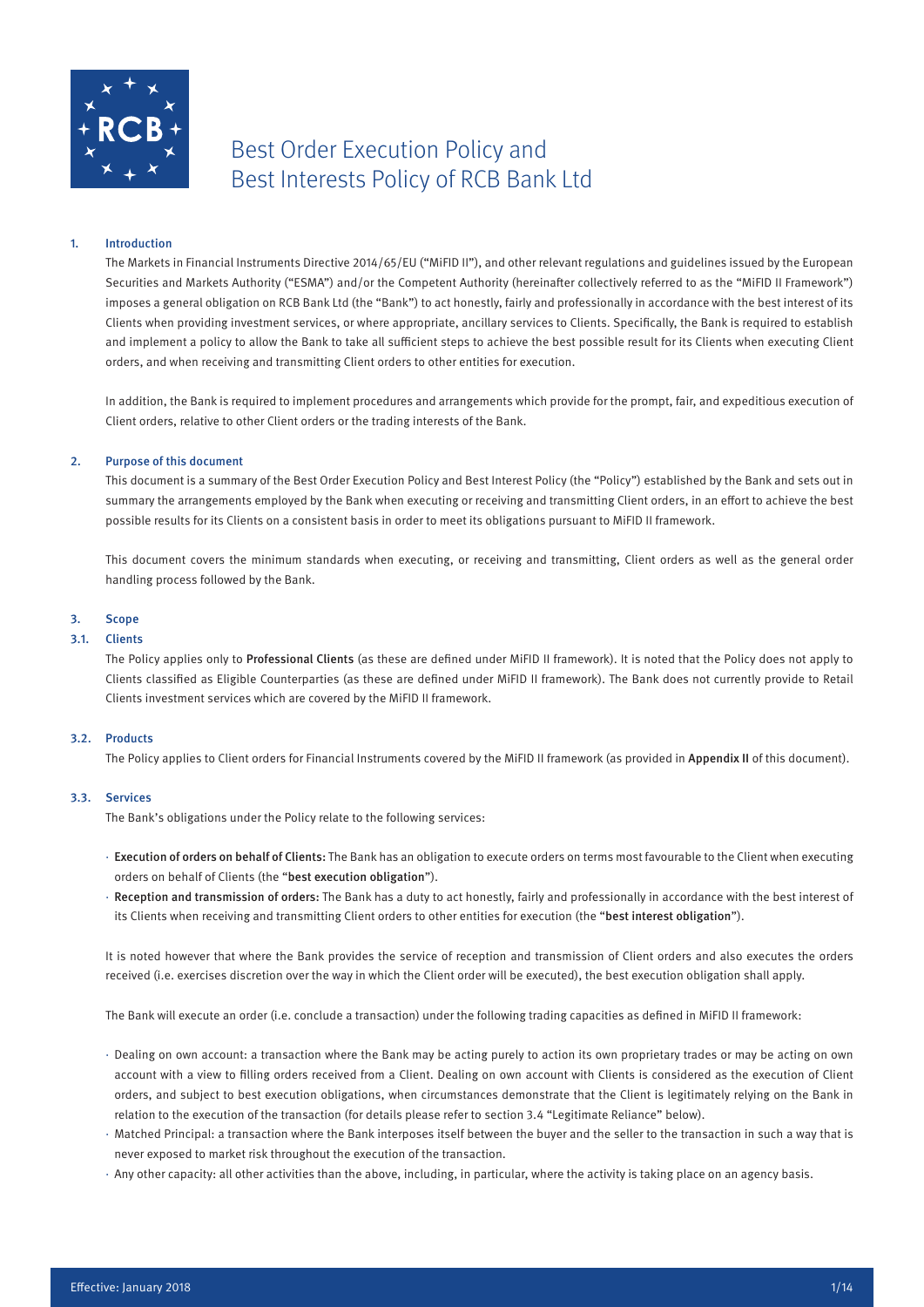# 3.4. Legitimate Reliance

The application of best execution to Professional Clients, where the Bank engages with the Client on a request for quote basis, will depend on whether the Client "legitimately relies" on the Bank to protect its interests in relation to the pricing and other elements of the transaction, such as speed or likelihood of execution and settlement, that may be affected by the choice made by the Bank when executing the order.

If a Professional Client trades based on a quote provided by the Bank, the Client will not legitimately rely on the Bank to provide best execution subject to the performance of the so-called four-fold cumulative test, published by the European Commission.

The four-fold cumulative test encompasses the following criteria:

- · which party initiates the transaction (e.g. where Clients initiate the transaction it is less likely that they are placing legitimate reliance on the Bank);
- · the market practice and the existence of a convention for Clients to "shop around" (e.g. where market practice for a particular asset class or product suggests that Clients will have access to various providers and the ability to "shop around", it is less likely that the Clients will be placing legitimate reliance on the Bank);
- · the relative levels of price transparency within the market (e.g. if pricing information is transparent and accessible to the Client, it is less likely that Clients will be placing legitimate reliance on the Bank); and
- · the information provided by the Bank about its services and the terms of agreement reached between the Client and the Bank (e.g. where the Bank and the Client reach an understanding that the Client is not placing legitimate reliance on the Bank).

# 4. Client specific instructions

Where the Bank accepts a Client's specific instruction with respect to the execution of an order or transmission of an order to another entity for execution, the Bank will follow the specific instruction to the extent that it is possible for the Bank to do so. The Bank will be deemed to have satisfied its best execution / best interest obligation to the extent that it follows Client's specific instructions only in respect of the part or aspect of the order to which the Client's specific instructions relate. For example:

- · Where the Client instructs the Bank to execute or transmit an order on a particular venue/entity, the Bank will not be responsible for selecting the venue/entity;
- · Where the Client instructs the Bank to execute or transmit the order at a particular time or over a particular period, regardless of the price available, the Bank will endeavour to execute the order at that time or over that period in the best possible manner but will not be responsible for timing or any of the consequences for price or other factors that results from the timing of execution or transmission.

Warning: It is highlighted that by following Clients' specific instruction, the Bank may be prevented from taking the steps designed and implemented as described in the Policy to obtain the best possible result for the execution or transmission of the order in respect of the elements covered by those instructions.

#### 5. Delivering Best Execution and Best Interest

# 5.1. General

According to MiFID II framework, the Bank is required to take all sufficient steps to obtain the best possible result for its Clients, taking into account price, costs, speed, likelihood of execution and settlement, size, nature or any other consideration relevant to the execution of the order, when executing orders on behalf of Clients, or when receiving and transmitting Client orders to other entities for execution. Nevertheless, when there is a specific instruction from the Client, the Bank shall execute or transmit the order following the Client's specific instruction.

In order to comply with the best execution and best interest obligations, the Bank has established arrangements which are designed to obtain the best possible result on a consistent basis, subject to and taking into account, amongst others, the nature of the orders, the priorities Clients place upon the Bank in filling those orders and the market in question, and which provide, in the view of the Bank, the best balance across a range of sometimes conflicting factors.

The overarching requirement to take "all sufficient steps" requires the Bank to verify on an on-going basis that its (execution) arrangements are implemented throughout the different stages of the order execution and transmission process, and that it will take all appropriate remedial actions if any deficiencies are detected so that it can properly demonstrate that it has taken "all sufficient steps" to achieve the best possible results for its Clients.

The Bank's commitment to provide Clients with best execution / act in their best interest as described in the Policy, does not mean that it owes its Clients any fiduciary or other responsibilities over and above the specific regulatory obligations placed upon the Bank or as may be otherwise contracted between the Bank and the Clients.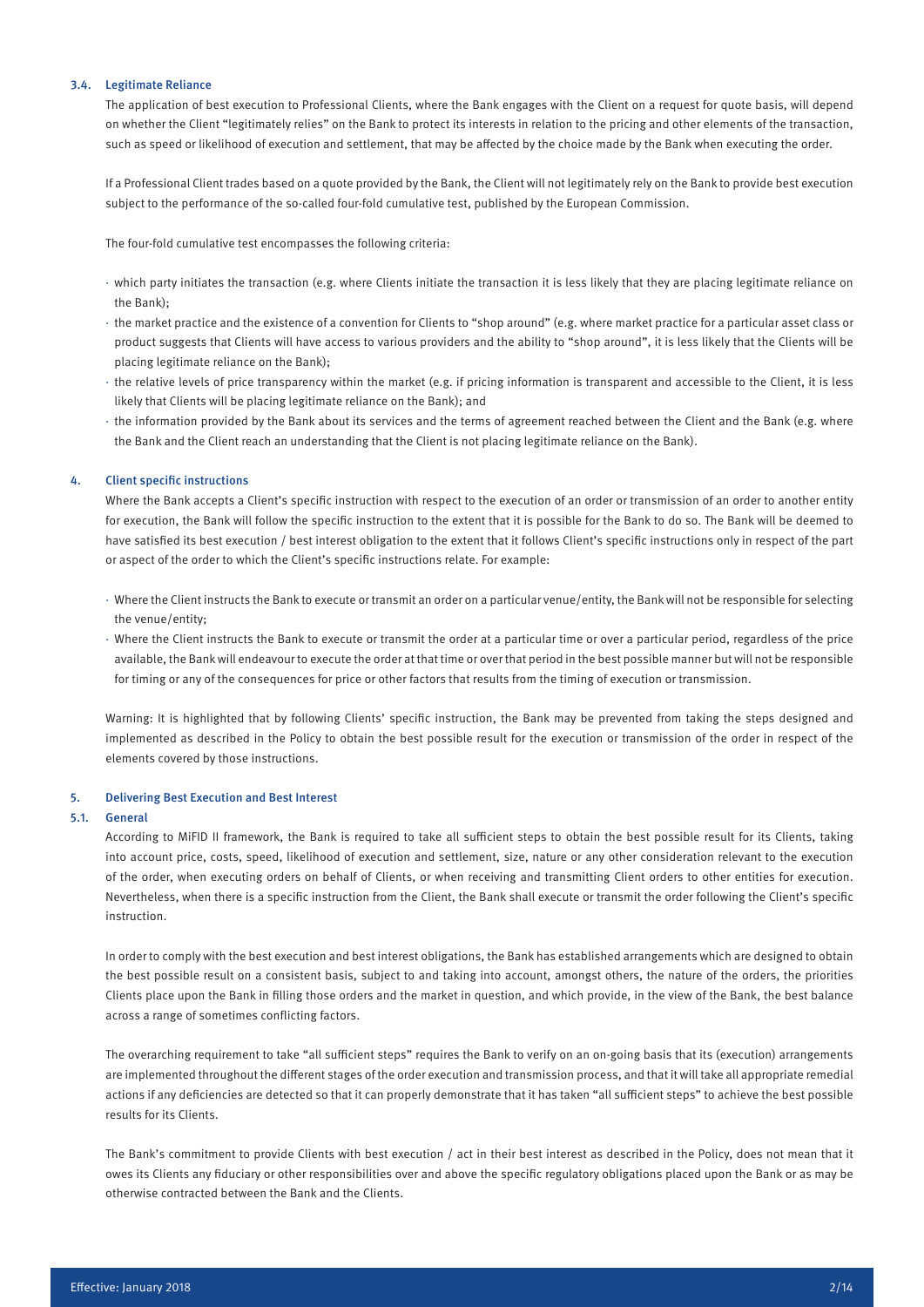The Bank owes a duty of best execution when executing orders on behalf of Clients. The Bank considers itself to be in receipt of an order where an execution instruction is given to the Bank that gives rise to contractual or agency obligations towards the Client. Specifically, this will be the case where Clients commit to a trade that is not immediately executable, leaving discretion with the Bank as to the manner of execution and exact terms of the resulting transaction, and the execution can be booked to the account of the Client without the need to re-confirm the price, size or any other factor(s) with the Client or where the Bank executes an order as agent or riskless principal on the Client's behalf.

# 5.2. Execution Factors

In the absence of express instructions from Clients, the Bank will exercise its own discretion in determining the factors that it needs to take into account for the purpose of providing Clients with the best possible result, having regard to the execution criteria listed below.

The Bank will consider at least the following execution factors:

| <b>Factor</b>   | <b>Description</b>                                                                                                                                                          |  |  |  |  |  |
|-----------------|-----------------------------------------------------------------------------------------------------------------------------------------------------------------------------|--|--|--|--|--|
| Price           | The price at which the Financial Instrument is executed.                                                                                                                    |  |  |  |  |  |
| Costs           | The costs relating to the execution.                                                                                                                                        |  |  |  |  |  |
| <b>Size</b>     | The size of the order accounting for how this affects the price of execution.                                                                                               |  |  |  |  |  |
| Speed           | The speed at which the order can be executed on the venues available, meaning the time between reception of the<br>order by the venue and the time it is allocated.         |  |  |  |  |  |
| Likelihood      | The likelihood of executing the order and settlement including, amongst others, the relative liquidity of the venues<br>available for execution.                            |  |  |  |  |  |
| Nature or Other | The nature or any other consideration relevant to the execution of the order, for example, prevailing market<br>conditions in the Financial Instrument, type of order, etc. |  |  |  |  |  |

The above factors will also be considered when the Bank is receiving and transmitting Client orders to other entities for execution (subject to any specific instructions from Clients).

# 5.3. Execution Criteria

The Bank will also take into account the following execution criteria for purposes of determining the relative importance of the execution factors described above:

- a. The characteristics of the Client;
- b. The characteristics of the Client order, including where the order involves a securities financing transaction ("SFT");
- c. The characteristics of Financial Instruments that are the subject of that order; and
- d. The characteristics of the Execution Venues or entities to which that order can be directed.

#### 5.4. Relative importance of Execution Factors per class of Financial Instrument

In general, the Bank will take into consideration a range of different factors of which price shall be a key factor. Other factors may also include the need for timely execution, the liquidity of the market (which may make it difficult to execute an order), the size of the order, the nature of the order, the cost of the transaction and its nature, including whether it is executed on a Regulated Market ("RM"), Multilateral Trading Facility ("MTF"), Organised Trading Facility ("OTF") or Over-the-Counter ("OTC").

Further information on the relative importance of the execution factors per class of Financial Instruments is provided in Appendix III of this document.

# 5.5. Execution Costs

Information on the costs and associated charges is provided in the Bank's Agency Agreement for Securities Transactions and Terms and Conditions of Business for Investments Services.

# 5.6. Transparency of Pricing

In executing or transmitting Client orders the Bank does not receive any remuneration, discount or non-monetary benefit for routing Client orders to a particular Trading or Execution Venue which would infringe any conflicts of interest or inducement requirements under the MiFID II framework.

It is noted that the price when executing or transmitting orders may include a mark-up/down. The mark-ups depend on various circumstances, including amongst others, the nature of the Financial Instrument, and market conditions.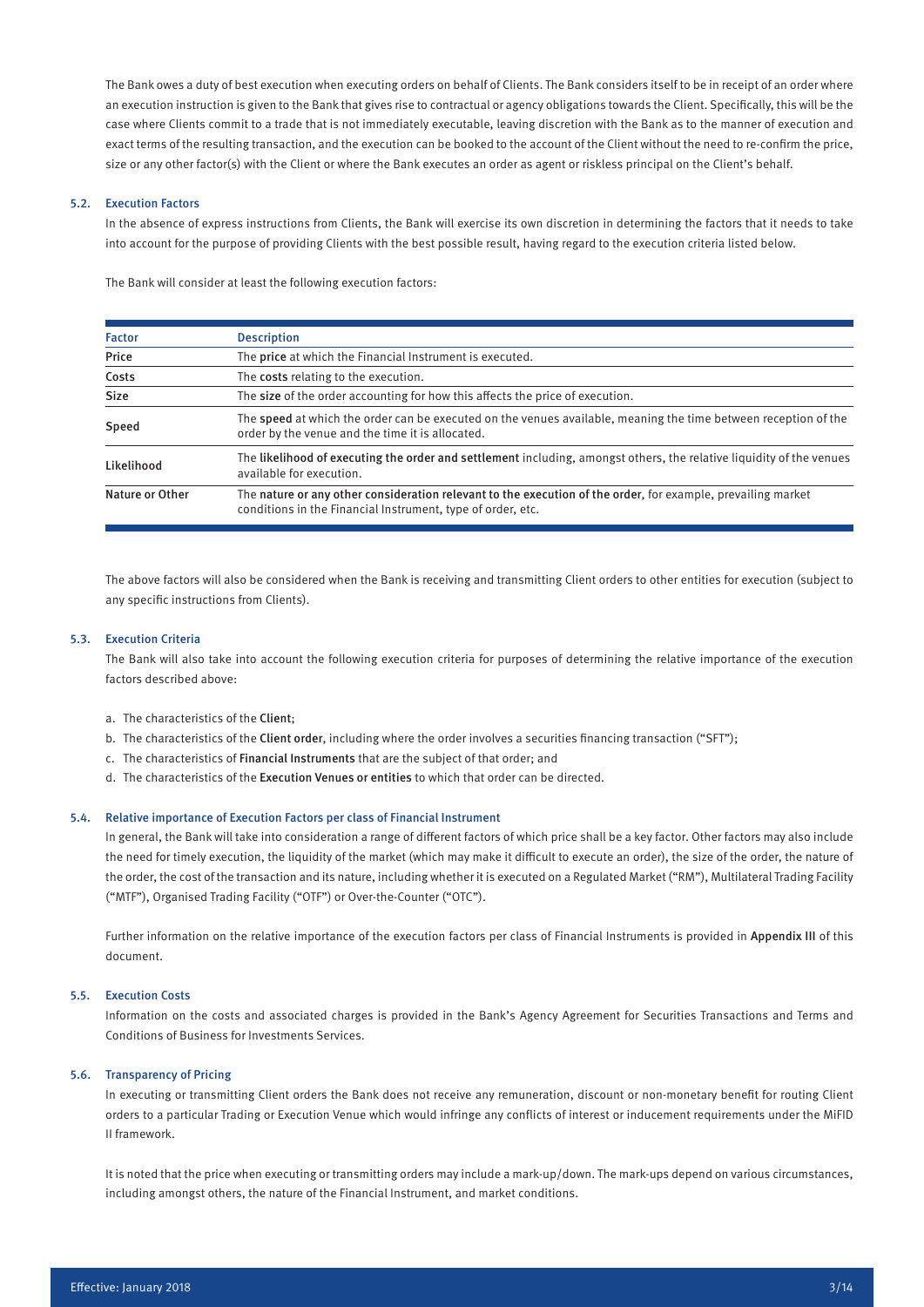When executing orders or taking decisions to deal in OTC products, including bespoke products, the Bank will check the fairness of the price proposed to Clients, by gathering market data used in the estimation of the price of such product and, where possible, by comparing with similar or comparable products.

#### 6. Execution Venues, execution entities (brokers) and strategy

#### 6.1. General

The Bank in meeting its obligation to take all sufficient steps to obtain on a consistent basis the best possible result for Clients, it will take the following actions, amongst others, when carrying out the following services:

- · Executing orders on behalf of Clients: The Bank may use Execution Venues, which include, Regulated Markets, MTFs, OTFs, Systematic Internalisers ("SIs"), or Market Makers or other liquidity providers and/or entities performing similar functions by any of the foregoing in a third country.
- · Receiving and transmitting Client orders: The Bank may transmit an order to, or place an order with, another entities for execution (e.g. brokers).

The Bank will ensure at all times that Execution Venues and execution entities (e.g. brokers) with which orders are placed, or to which the Bank transmits orders for execution, have execution arrangements in place that enable the Bank to comply with its obligations under the MiFID II framework.

In the case of entities which are subject to MiFID II, the Bank will obtain and review their execution policies and arrangements in order to ensure that the Bank will be able to comply its obligations. In certain cases, the Bank may also use an Execution Venue, or an execution entity, which may be a connected party or a third party, to assist in the execution or transmission of orders outside of the European Economic Area ("EEA"). Using an Execution Venue, or another entity, outside of the EEA, does not remove the best execution and best interest obligations to the Client. If the Execution Venue or execution entity is not subject to similar regulatory requirements, the Bank will ensure that the other venue or entity has policies and arrangements in place to enable the Bank to comply with its best execution and best interest obligations.

The Bank will not structure or change its commission in such a way as to discriminate unfairly between the different Execution Venues and execution entities (e.g. brokers). Where there is more than one competing venue or entity to execute an order for a Financial Instrument, in order to assess and compare the results for the Client that would be achieved by executing the order on each Execution Venue or execution entity listed in the Policy, the Bank's own commissions and the costs for executing the order on each eligible Execution Venue shall be taken into account.

#### 6.2. Selection of Execution Venues and execution entities (brokers)

The Bank selects the Execution Venues or execution entities (e.g. broker) through the application of appropriate due diligence and consideration of a number of factors, including the execution factors provided in subsection 5.2 "Execution Factors" (as well as both quantitative and qualitative factors), in order to ensure that the Executions Venues and execution entities (e.g. brokers) are able to consistently provide Clients with the best possible result.

The Bank takes into account the following factors, amongst others, to determine the Execution Venue or execution entity (e.g. broker) on which the order will be executed or transmitted for execution:

#### Primary Factors:

- · Availability of best price for a specific Financial Instrument;
- · Fees / Cost of execution;
- · Size of the order;
- · Speed of execution;
- · Likelihood of execution;
- · Cost of clearing and settlement.

#### Secondary Factors:

- · Financial solvency of the venue / entity;
- · Reliability of the entity (e.g. broker) in terms of reputation and good standing (e.g. creditworthiness, sanctions from regulators, etc.);
- · Credit and settlement risk; and
- · Any other relevant consideration.

The Bank will determine the relative importance of each factor using the execution criteria which are set out above. Ordinarily, price will merit a high relative importance in obtaining the best possible result for the Client. However, in certain circumstances, for some orders, Financial Instruments or markets, the Bank in its absolute discretion, may decide that other factors listed above may be as or more important than price in determining the best possible execution result in accordance with the Policy.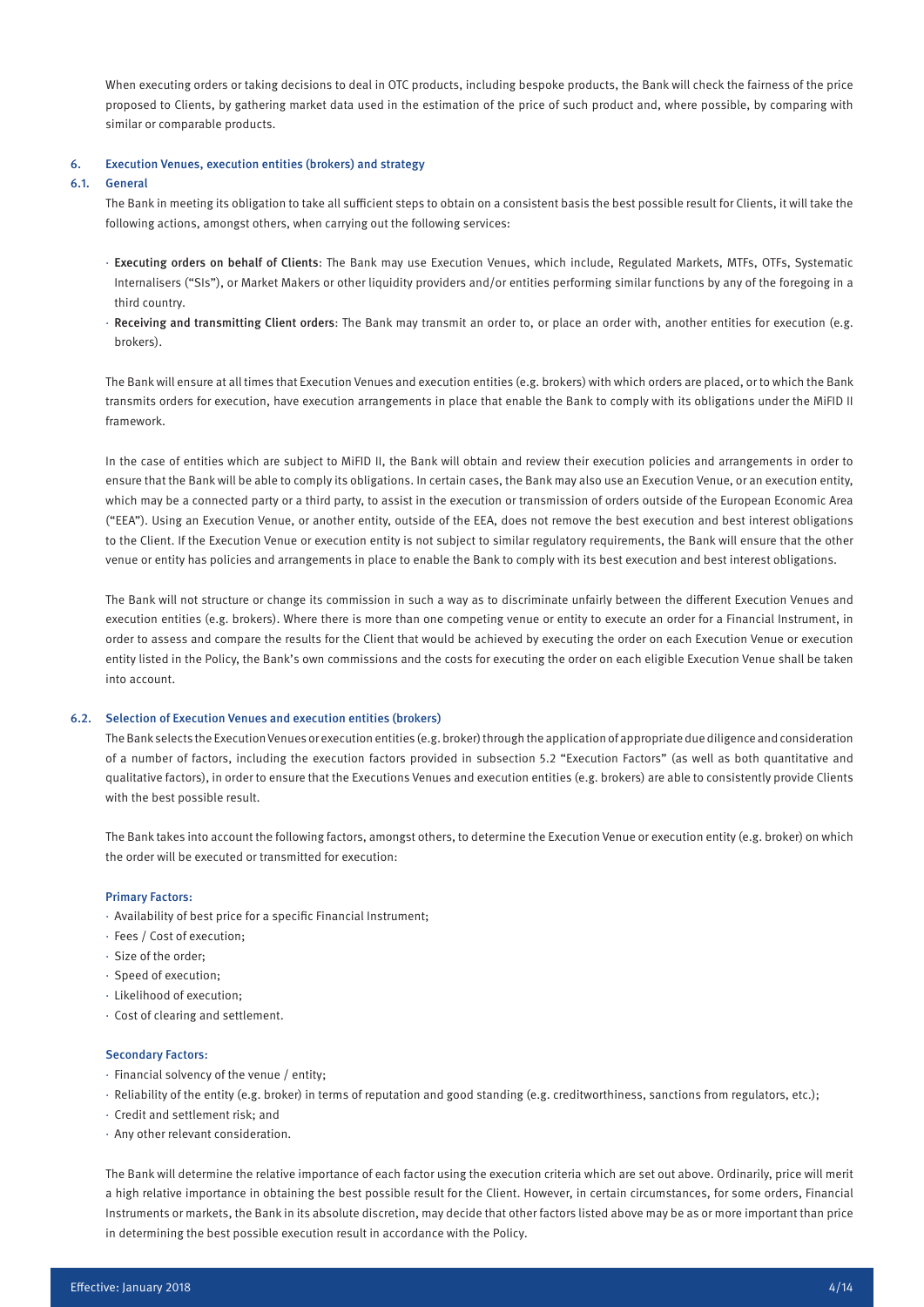# 6.3. List of Execution Venues and execution entities (e.g. brokers)

A non-exhaustive list of the Execution Venues and execution entities (e.g. brokers) on which the Bank places significant reliance in meeting its obligations is available on the Bank's website, at http://www.rcbcy.com/en/about-rcb/disclosure/mifid-ii. The Bank reserves the right at any time to remove from this list any entity which it considers to no longer be appropriate, or to add to this list any entity the addition of which it considers would be in the best interest of its Clients. The Bank's Clients have the right at any time to request an updated version of this list.

#### 6.4. Assessment and review of Execution Venues and execution entities (brokers)

The Bank will assess and monitor on a regular basis, at least once a year, the Execution Venues and execution entities (e.g. brokers), and the execution quality provided in order to determine whether Existing Venues and execution entities included in the Policy provide the best possible result for Clients on a consistent basis, and where appropriate, correct any deficiencies.

The Bank will compare and analyse relevant data, including information made public by the Execution Venues and execution entities (e.g. brokers). The assessment will consider, amongst others, the quality of execution based on information available by Execution Venues and execution entities (e.g. brokers) and where possible information to be published on trading condition and quality of execution (e.g. volume, frequency of trading, resilience or execution price related information). As part of its assessment, the Bank will also take into consideration the market landscape, the emergence of new market players, venue functionalities or execution services.

#### 6.5. Executing or placing orders outside a Trading Venue

Where Clients have provided their consent, some orders may be executed (or transmitted for execution) outside a Trading Venue. Clients should we aware of the additional risks arising from executing or placing orders outside a Trading Venue (e.g. increased counterparty risk which may result in a loss for a Client if the counterparty is not able to fulfil its contractual obligations). Upon Client request, additional information about the consequences may be provided.

#### 6.6. Use of Single Execution Venue or execution entity (broker)

The Bank may use a single Execution Venue or execution entity (e.g. broker) to execute or transmit Client orders for a specific class of Financial Instrument, provided that the Bank is able to demonstrate that such a choice enables it to get the best possible results for its Clients on a consistent basis.

In order to comply with the requirement to act in the best interest of its Clients, the Bank will regularly assess the market landscape to determine whether or not there are alternative venues/entities that could be used. In particular, the Bank will use information available by Execution Venues and execution entities (e.g. brokers) on trading conditions and quality of execution.

Furthermore, and in order for the Bank to determine whether or not other suitable venues/entity exist, it will benchmark the value of expected aggregate price improvements by adding a venue/entity and comparing the expected outcomes against an assessment of any additional direct, indirect or implicit costs (to the extent that such costs would be directly or indirectly passed on to Clients), counterparty or operational risks.

Where the Bank applies different fees depending on the Execution Venue or execution entity (e.g. broker), the Bank will explain the differences to the Client in sufficient detail in order to allow the Client to understand the advantages and the disadvantages of the choice of a single Execution Venue or execution entity (e.g. broker).

#### 6.7. Securities Financing Transactions

Securities Financing Transactions are used as a source of funding subject to a commitment that the borrower will return equivalent securities/ amount of money on a future date (e.g. repo/reversal repo transactions). The terms of SFTs are typically defined bilaterally between the counterparties ahead of the execution. For more details, please refer to Appendix III.

#### 7. Review, Assessment and Monitoring

The Bank has established and implemented a governance framework and control processes in order to verify on an ongoing basis that its (execution) arrangements are implemented throughout the different stages of the order execution and transmission process, as well as to identify and correct, where appropriate, any deficiencies.

The Bank will review its order (execution) arrangements and the Policy at least annually, and whenever a material change occurs that affects the Bank's ability to continue to obtain the best possible result for Clients on a consistent basis using the venues included in the Policy. The Bank will assess whether a material change has occurred, and in such a case, the Bank will consider making changes to the relative importance of the best execution factors, and to the Execution Venues or execution entities (e.g. brokers) on which the Bank places significant reliance, in meeting the overarching best execution requirement.

For purposes of the Policy, a material change shall be a significant event that could impact parameters of best execution such as, cost, price, speed, likelihood of execution and settlement, size, nature or any other consideration relevant to the execution of the order.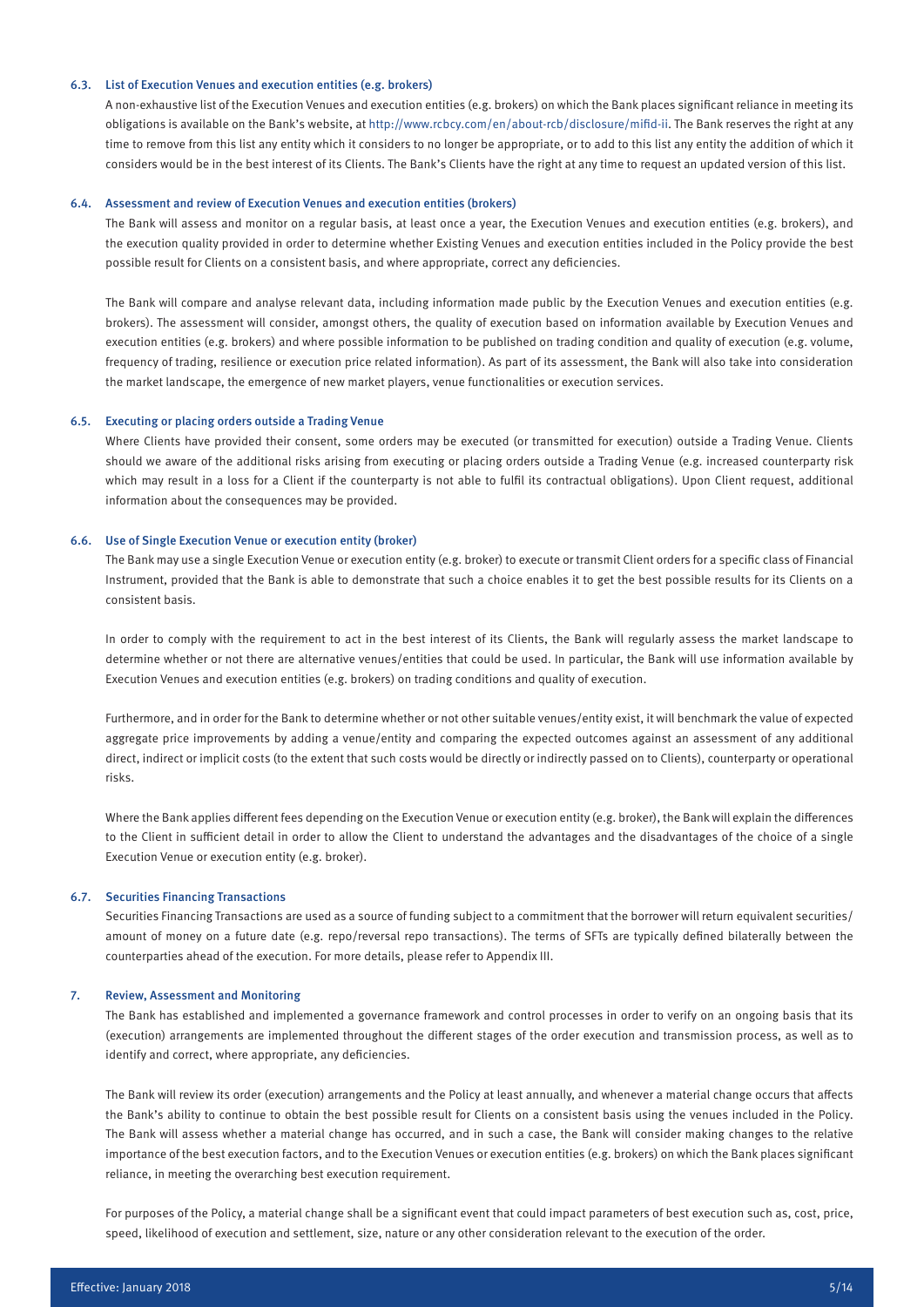The Bank will monitor the execution quality obtained in the preceding year as well as the quality and appropriateness of its (execution) arrangements and policies on an ex-ante and ex-post basis, identifying changes that may be appropriate or not. The Bank may use where appropriate transaction cost analysis tools to support the monitoring process.

The Bank will notify its Clients with whom it has an ongoing relationship promptly of any material changes to the Policy or order execution arrangements by posting an updated version of this document on the Bank's website http://www.rcbcy.com/en/about-rcb/disclosure/mifidii. When a Client subsequently places an order with the Bank, the Client will be deemed to consent to this Policy.

#### 8. Public Reporting Requirements

In accordance with MiFID II framework, the Bank will make public on an annual basis, certain information on the top five Execution Venues and execution entities (e.g. brokers) in terms of trading volumes where the Bank executed orders, transmitted or placed Client orders for execution in the preceding year, for each class of Financial Instruments, and separately for SFTs, and information on the quality of execution obtained.

Such information will be published on the Bank's website http://www.rcbcy.com/en/about-rcb/disclosure/mifid-ii, in a machine-readable electronic format, available for downloading by the public.

# 9. Request to demonstrate Best Execution

Upon reasonable request from a Client, the Bank will demonstrate to the Client that the Client order was executed in accordance with the Policy.

#### 10. Client request for further information

Upon reasonable and proportionate request from a Client, the Bank will provide additional information about its policies or arrangements and how these are reviewed by the Bank. The Bank undertakes, where appropriate, to answer clearly and within a reasonable time. In addition, upon reasonable request from a Client, the Bank shall provide its Clients or potential Clients with information about the entities where the orders are transmitted or placed for execution.

#### 11. Client Order Handling Rules

# 11.1. General

When carrying out Client orders, the Bank will satisfy the following conditions:

- · Ensure that orders executed on behalf of Clients are promptly and accurately recorded and allocated; and
- · Carry out otherwise comparable Client orders sequentially and promptly unless the characteristics of the order or prevailing market conditions make this impracticable, or the interests of the Client require otherwise.

The Bank shall not misuse information relating to pending Client orders and shall take all reasonable steps to prevent the misuse of such information by any of the relevant persons.

The Bank shall maintain records for a period of five years (or, if requested by the competent authority, for up to seven years) in a durable medium.

# 11.2. Aggregation and allocation of orders

The Bank shall carry out a Client order or a transaction for own account in aggregation with another Client order provided the following conditions are met:

- a. it is unlikely that the aggregation of orders will work overall to the disadvantage of any Client whose order is to be aggregated;
- b. it is disclosed to each Client whose order is to be aggregated that the effect of aggregation may work to its disadvantage in relation to a particular order;
- c. it is in compliance with the Bank's order allocation policy established and effectively implemented, providing for the fair allocation of aggregated orders, including how the volume and price of orders determines allocations and the treatment of partial executions.

Aggregated orders are, to the extent possible, allocated to Clients on the trading day at the calculated average trade price. If aggregated orders can be executed only in part, we allocate the executed part to the participating Clients either proportionately according to the size of the orders or by allocating the same portion to all participating Clients (one-for-one basis). When choosing between the two methods, the Bank considers the relevant factors, including the relative size of the orders, in which order the Bank receives the orders and the present liquidity situation in the market of the Financial Instrument in question.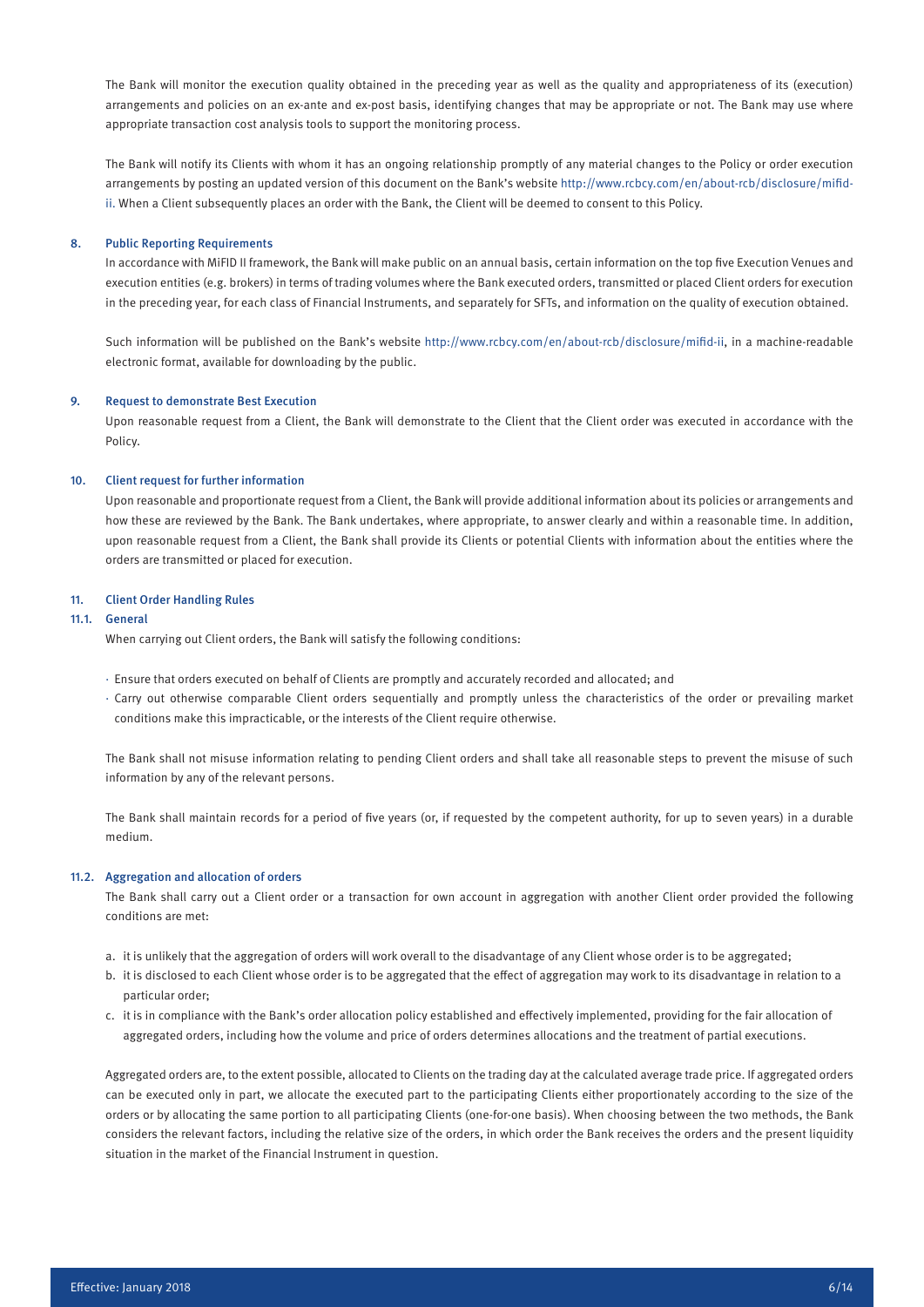Where a Client order is to be aggregated with a transaction for own account, the Bank will allocate trades to the Client in priority to the Bank (not in a way that is detrimental to a Client), unless the Bank is able to demonstrate on reasonable grounds that without the aggregation, the Bank would not have been able to carry out the Client order on such advantageous terms, or at all, in which case it will allocate trades proportionally in accordance with this Policy.

If Client orders have been aggregated with transactions of the Bank, the Bank participates in the allocation only if all participating Clients are satisfied in full. If a Client order could not have been executed on the same favourable terms without aggregation, the Bank may distribute the transaction proportionately.

# 11.3. Client limit orders

In the case of a Client limit order in respect of shares admitted to trading on a Regulated Market or traded on a Trading Venue which are not immediately executed under prevailing market conditions, the Bank will, unless the client expressly instructs otherwise, take measures to facilitate the earliest possible execution of that order by making public immediately that Client limit order in a manner which is easily accessible to other market participants.

A Client limit order shall be considered available to the public when the Bank has submitted the order for execution to an RM or an MTF or the order has been published by a data reporting services provider located in one Member State and can be easily executed as soon as market conditions allow. The Bank will prioritise RMs and MTFs according to its Best Execution Policy to ensure execution as soon as market conditions allow.

#### 11.4. Special cases

In the case of extraordinary market conditions or market interferences, the Bank will may not be possible to execute the order in accordance with the Policy.

#### 12. Trading obligation in shares and derivatives

The Bank will ensure that all transactions it undertakes in shares which are admitted to trading on a Regulated Market or traded on a Trading Venue, such transactions shall take place on a Regulated Market, MTF, or SI, or a third-country Trading Venue assessed as equivalent in accordance with the applicable provisions of MiFID II, unless the characteristics of such shares meet one of the following conditions:

- · non-systematic, ad-hoc, irregular and infrequent, or
- · carried out between Eligible and/or Professional Counterparties and do not contribute to the price discovery process.

The Bank will also ensure that transactions in derivatives that are subject to trading obligation concluded with Financial Counterparties and Non-Financial Counterparties above the clearing threshold as defined in the Regulation (EU) No 648/2012, which are not intra-group transactions, are concluded only on Regulated Markets, MTFs, OTFs or third-country equivalent Trading Venues.

#### 13. Conflicts of Interest

Information relevant to the identification, prevention and management of conflicts of interest is provided in summary of the Bank's Conflicts of Interest Policy as available on the Bank's website http://www.rcbcy.com/en/about-rcb/corporate-governance/policies.

#### 14. Client consent

# 14.1. Consent to the Policy

The Client will be deemed to have consented to the Policy upon acceptance of the Standard Terms and Condition of Business for Investment Services. The Policy replaces any prior Best Order Execution Policy and Best Interest Policy with effect from its publication on the website.

# 14.2. Consent for executing orders outside a Trading Venue

The Bank is required to obtain the Clients' express consent prior to the execution of their orders outside a Trading Venue.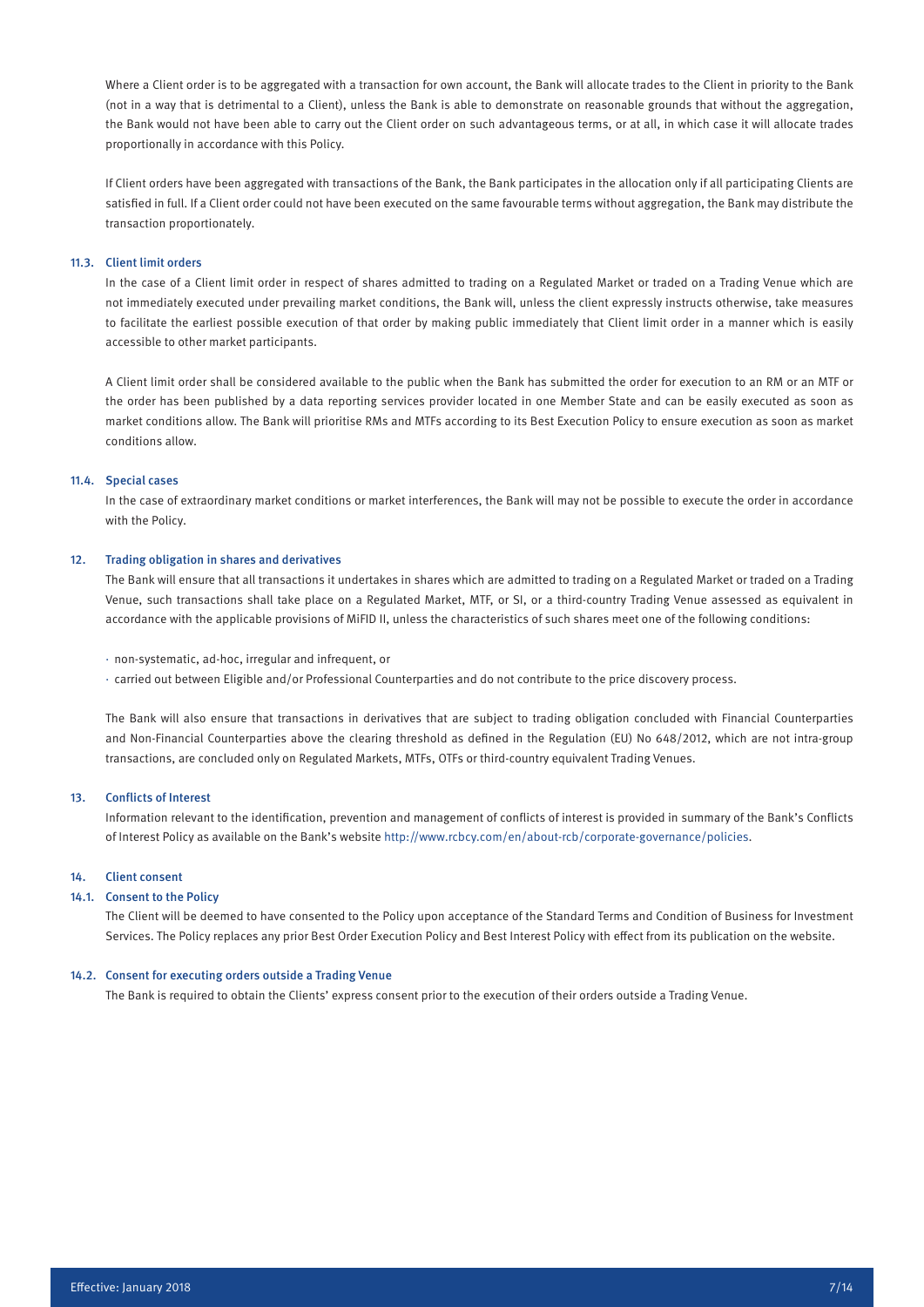# Appendix I: Definitions

| <b>Term</b>                                        | <b>Definition</b>                                                                                                                                                                                                                                                                                                                                                                                                                                                                                                                                                                                                                                                                                                                                                                                                                                                                                                                                                                                                                                                                                                                                                                                                                                                                                                                                                                                                                                              |  |  |  |  |  |  |
|----------------------------------------------------|----------------------------------------------------------------------------------------------------------------------------------------------------------------------------------------------------------------------------------------------------------------------------------------------------------------------------------------------------------------------------------------------------------------------------------------------------------------------------------------------------------------------------------------------------------------------------------------------------------------------------------------------------------------------------------------------------------------------------------------------------------------------------------------------------------------------------------------------------------------------------------------------------------------------------------------------------------------------------------------------------------------------------------------------------------------------------------------------------------------------------------------------------------------------------------------------------------------------------------------------------------------------------------------------------------------------------------------------------------------------------------------------------------------------------------------------------------------|--|--|--|--|--|--|
| Client                                             | Client means any natural or legal person to whom an investment firm provides investment or ancillary services.                                                                                                                                                                                                                                                                                                                                                                                                                                                                                                                                                                                                                                                                                                                                                                                                                                                                                                                                                                                                                                                                                                                                                                                                                                                                                                                                                 |  |  |  |  |  |  |
| Dealing on<br>own account                          | Dealing on own account means trading against proprietary capital resulting in the conclusion of transactions in one or<br>more Financial Instruments.                                                                                                                                                                                                                                                                                                                                                                                                                                                                                                                                                                                                                                                                                                                                                                                                                                                                                                                                                                                                                                                                                                                                                                                                                                                                                                          |  |  |  |  |  |  |
| <b>Eligible Counterparty</b>                       | Eligible Counterparty means a Client who fulfils any of the criteria 1 to 3 stipulated below:<br>1. Entities which are required to be authorised or regulated to operate in the financial markets. The list below shall be<br>understood as including all authorised entities carrying out the characteristic activities of the entities mentioned:<br>entities authorised by a Member State under a Directive, entities authorised or regulated by a Member State without<br>reference to a Directive, and entities authorised or regulated by a third country:<br>a. Credit institutions:<br>b. Investment firms:<br>c. Other authorised or regulated financial institutions;<br>d. Insurance companies;<br>e. Collective investment schemes and management companies of such schemes;<br>f. Pension funds and management companies of such funds;<br>g. Commodity and commodity derivatives dealers;<br>h. Locals;<br>i. Other institutional investors;<br>2. Large undertakings meeting two of the following size requirements on a company basis:<br>balance sheet total: EUR 20.000.000<br>$\cdot$ net turnover: EUR 40.000.000<br>· own funds: EUR 2.000.000<br>3. National and regional governments, including public bodies that manage public debt at national or regional level,<br>Central Banks, international and supranational institutions such as the World Bank, the IMF, the ECB, the EIB and other<br>similar international organizations. |  |  |  |  |  |  |
| <b>Execution of orders</b><br>on behalf of Clients | Execution of orders on behalf of Clients means acting to conclude agreements to buy or sell one or more Financial<br>Instruments on behalf of Clients and includes the conclusion of agreements to sell financial instruments issued by an<br>investment firm or a credit institution at the moment of their issuance.                                                                                                                                                                                                                                                                                                                                                                                                                                                                                                                                                                                                                                                                                                                                                                                                                                                                                                                                                                                                                                                                                                                                         |  |  |  |  |  |  |
| <b>Execution Venue</b>                             | Execution venue includes a Regulated Market, an MTF, an OTF, a systematic internaliser, or a market maker or other<br>liquidity provider or an entity that performs a similar function in a third country to the functions performed by any of the<br>foregoing.                                                                                                                                                                                                                                                                                                                                                                                                                                                                                                                                                                                                                                                                                                                                                                                                                                                                                                                                                                                                                                                                                                                                                                                               |  |  |  |  |  |  |
| <b>Financial instruments</b>                       | Financial instruments are the instruments included in Appendix II of this document.                                                                                                                                                                                                                                                                                                                                                                                                                                                                                                                                                                                                                                                                                                                                                                                                                                                                                                                                                                                                                                                                                                                                                                                                                                                                                                                                                                            |  |  |  |  |  |  |
| <b>Market Maker</b>                                | A market maker means a person who holds himself out on the financial markets on a continuous basis as being willing to deal on own<br>account by buying and selling Financial Instruments against that person's proprietary capital at prices defined by that person.                                                                                                                                                                                                                                                                                                                                                                                                                                                                                                                                                                                                                                                                                                                                                                                                                                                                                                                                                                                                                                                                                                                                                                                          |  |  |  |  |  |  |
| <b>Multilateral Trading</b><br><b>Facility</b>     | A Multilateral Trading Facility means a multilateral system, operated by an investment firm or a market operator, which brings together<br>multiple third-party buying and selling interests in Financial Instruments – in the system and in accordance with non-discretionary rules - in<br>a way that results in a contract in accordance with MiFID II.                                                                                                                                                                                                                                                                                                                                                                                                                                                                                                                                                                                                                                                                                                                                                                                                                                                                                                                                                                                                                                                                                                     |  |  |  |  |  |  |
| <b>Organised Trading</b><br><b>Facility</b>        | An Organised Trading Facility means a multilateral system which is not a Regulated Market or an MTF and in which multiple third-party<br>buying and selling interests in bonds, structured finance products, emission allowances or derivatives are able to interact in the system in a<br>way that results in a contract in accordance with MiFID II.                                                                                                                                                                                                                                                                                                                                                                                                                                                                                                                                                                                                                                                                                                                                                                                                                                                                                                                                                                                                                                                                                                         |  |  |  |  |  |  |
| Over-the-Counter                                   | Over the counter trading is a method of trading that does not take place on an organised venue such as a Regulated Market, an MTF or an<br>OTF. It can take various shapes from bilateral trading to via permanent structures (such as systematic internalisers and broker networks).                                                                                                                                                                                                                                                                                                                                                                                                                                                                                                                                                                                                                                                                                                                                                                                                                                                                                                                                                                                                                                                                                                                                                                          |  |  |  |  |  |  |
| <b>Professional Client</b>                         | Professional Client means a Client meeting the criteria laid down in Annex II of MiFID II.                                                                                                                                                                                                                                                                                                                                                                                                                                                                                                                                                                                                                                                                                                                                                                                                                                                                                                                                                                                                                                                                                                                                                                                                                                                                                                                                                                     |  |  |  |  |  |  |
| <b>Regulated Market</b>                            | Regulated Market means a multilateral system operated and/or managed by a market operator, which brings together or facilitates the<br>bringing together of multiple third-party buying and selling interests in Financial Instruments – in the system and in accordance with its<br>non-discretionary rules – in a way that results in a contract, in respect of the Financial Instruments admitted to trading under its rules and/<br>or systems, and which is authorised and functions regularly and in accordance with MiFID II.                                                                                                                                                                                                                                                                                                                                                                                                                                                                                                                                                                                                                                                                                                                                                                                                                                                                                                                           |  |  |  |  |  |  |
| <b>Retail Client</b>                               | Retail Client means a Client who is not a Professional Client.                                                                                                                                                                                                                                                                                                                                                                                                                                                                                                                                                                                                                                                                                                                                                                                                                                                                                                                                                                                                                                                                                                                                                                                                                                                                                                                                                                                                 |  |  |  |  |  |  |
| Systematic Internaliser                            | Systematic internaliser means an investment firm which, on an organised, frequent systematic and substantial basis, deals on own account<br>when executing Client orders outside a Regulated Market, an MTF or an OTF without operating a multilateral system.                                                                                                                                                                                                                                                                                                                                                                                                                                                                                                                                                                                                                                                                                                                                                                                                                                                                                                                                                                                                                                                                                                                                                                                                 |  |  |  |  |  |  |
| <b>Trading Venue</b>                               | Trading venue means a Regulated Market, an MTF or an OTF.                                                                                                                                                                                                                                                                                                                                                                                                                                                                                                                                                                                                                                                                                                                                                                                                                                                                                                                                                                                                                                                                                                                                                                                                                                                                                                                                                                                                      |  |  |  |  |  |  |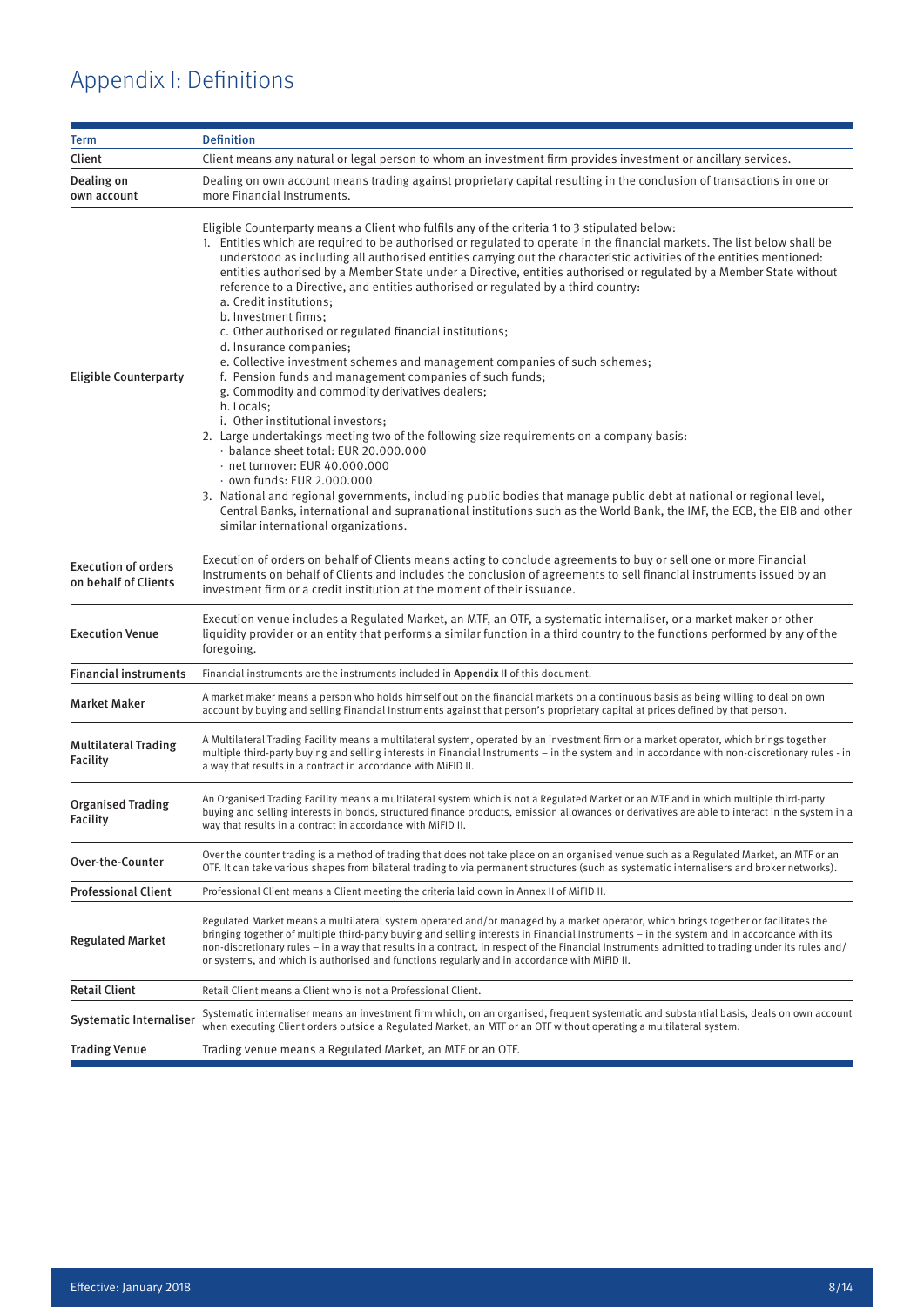# Appendix II: Types 0f Financial Instruments Under MIFID II

- 1. Transferable securities;
- 2. Money-market instruments;
- 3. Units in collective investment undertakings;
- 4. Options, futures, swaps, forward rate agreements and any other derivative contracts relating to securities, currencies, interest rates or yields, emission allowances or other derivatives instruments, financial indices or financial measures which may be settled physically or in cash;
- 5. Options, futures, swaps, forwards and any other derivative contracts relating to commodities that must be settled in cash or may be settled in cash at the option of one of the parties other than by reason of default or other termination event;
- 6. Options, futures, swaps, and any other derivative contract relating to commodities that can be physically settled provided that they are traded on a Regulated Market, a MTF, or an OTF, except for wholesale energy products traded on an OTF that must be physically settled;
- 7. Options, futures, swaps, forwards and any other derivative contracts relating to commodities, that can be physically settled not otherwise mentioned in point 6 of this Appendix and not being for commercial purposes, which have the characteristics of other derivative financial instruments;
- 8. Derivative instruments for the transfer of credit risk;
- 9. Financial contracts for differences;
- 10. Options, futures, swaps, forward rate agreements and any other derivative contracts relating to climatic variables, freight rates or inflation rates or other official economic statistics that must be settled in cash or may be settled in cash at the option of one of the parties other than by reason of default or other termination event, as well as any other derivative contracts relating to assets, rights, obligations, indices and measures not otherwise mentioned in this Appendix, which have the characteristics of other derivative financial instruments, having regard to whether, inter alia, they are traded on a Regulated Market, OTF, or an MTF;
- 11. Emission allowances consisting of any units recognised for compliance with the requirements of Directive 2003/87/EC (Emissions Trading Scheme).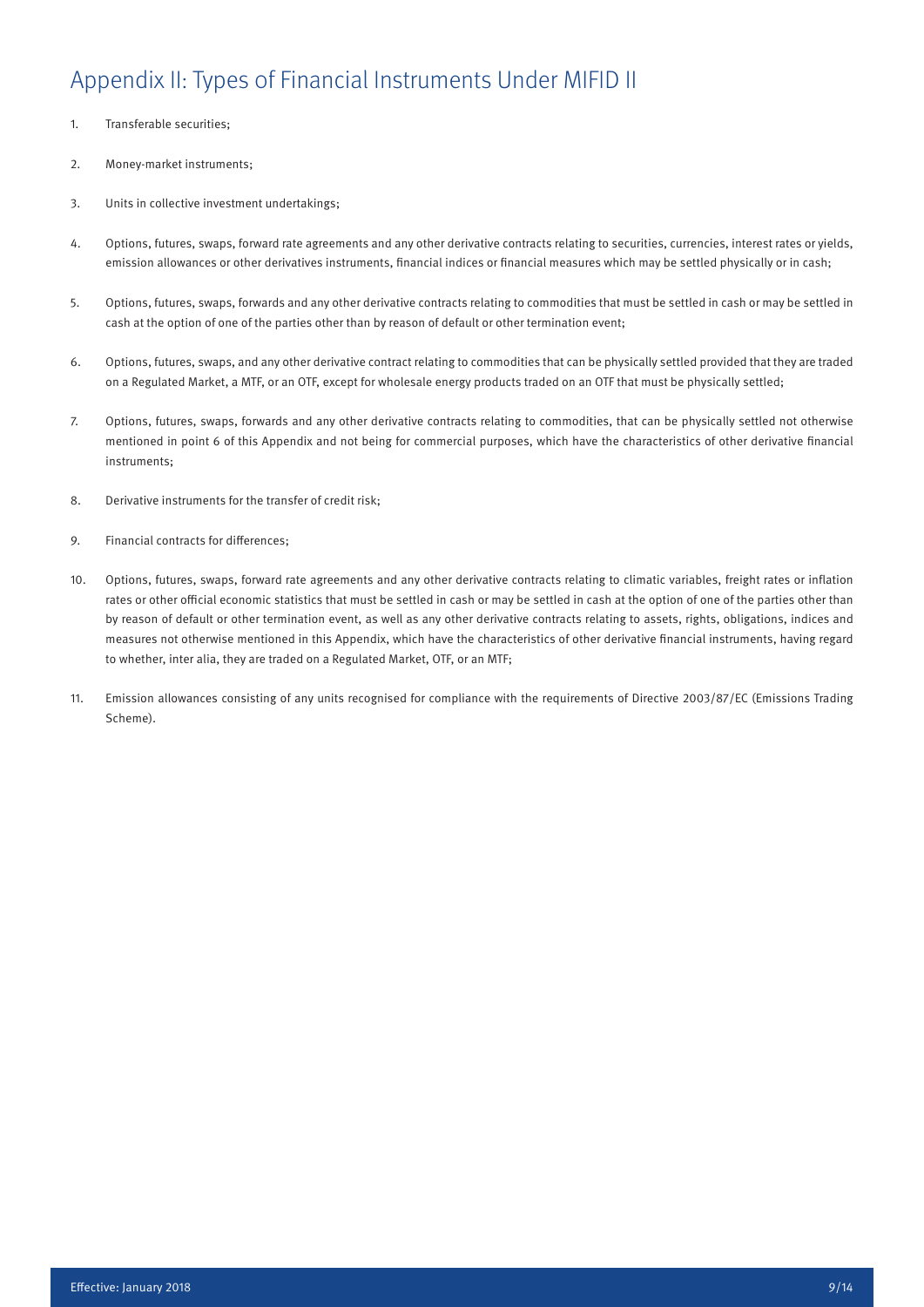# Appendix III: Best Execution and Best Interest per Class of Financial Instrument

This Appendix provides more information on the application of best execution and best interest per class of Financial Instrument, when execution Client orders or when receiving and transmitting Client orders in relation to the following classes of Financial Instruments.

# A. Equities and Exchange Traded Funds

# Financial Instruments in Scope

The information provided herein explains the Bank's best execution/interest processes for the following equity and equity-like Financial Instruments:

- · Shares
- · Depositary Receipts
- · Exchange Traded Funds and Exchange Traded Notes
- · Units in exchange traded collective investment funds

# Order Handling

The Financial Instruments covered in these classes of Financial Instruments are all admitted to trading on Trading Venues and they are all fundamentally handled by the Bank in the same way using one of the following processes:

- · Care orders: Orders that cannot be sent immediately to one or more venues for execution, or which are received with specific execution instructions.
- · Quotes: If Client has received a quote from Bank the trade is concluded when the quote is accepted.

When the Client order is received, verified and duly recorded, the bank will find the best price among the venues it has got the access to. Then, the Bank assesses the size of the order, the readiness of the counterparties to execute the smaller-than-average or bigger-than-average order. The Bank considers only the market participants which have been approved previously by the authorized Bank's management body, unless the Bank has received the specific instructions from Client regarding the venue of execution. When the Bank identifies and checks the possibility of the execution of the order it informs the Client about the price unless the Client provides the Bank with the specific instructions or requests the execution on the market price.

The execution is predetermined as the correspondent with the best execution criteria unless the Client complains about the quality of the execution. In terms of the price, the order execution can be considered as failed in compliance with this Policy if the order is executed on price worse than the market price and the difference between the market price and the price of the execution is above 1%.

#### Relative Importance of Execution Factors

| Executi<br>Factors         | Price | Cost   | Speed  | Likelihood | Size   | Natur | Other |
|----------------------------|-------|--------|--------|------------|--------|-------|-------|
| <b>Relative Importance</b> | High  | Medium | Medium | Medium     | Medium | Low   | LOW   |

In general, the Bank will take into consideration various criteria when assessing the prioritization of execution factors.

Such criteria include, amongst others, the characteristics of each Client order, any Client preferences, size of the order, and market conditions.

#### Price:

The most important factors for ensuring best execution are the Price of the Financial Instrument. However, in more illiquid markets, such factors may vary.

This usually enables the Bank promptly:

- · Placing the Client order at one or more Execution Venues with which Bank is directly connected, subject to the rules of the individual venue;
- · Placing the order with, or soliciting a quote from, one of the external brokers used by the Bank; or
- · Executing the order with Bank as counterparty, or cross the order with that of another Client.

However, market conditions or specific characteristics regarding the Financial Instruments in question may mean that the Bank does not believe that Client will get the best price if Bank tries to promptly execute the order. For instance, the Bank may consider that by placing the Client's entire order could adversely impact prices and that it would be in Client's best interest to divide the order into smaller orders (child orders) or, for other reasons, to postpone all or part of the Client order.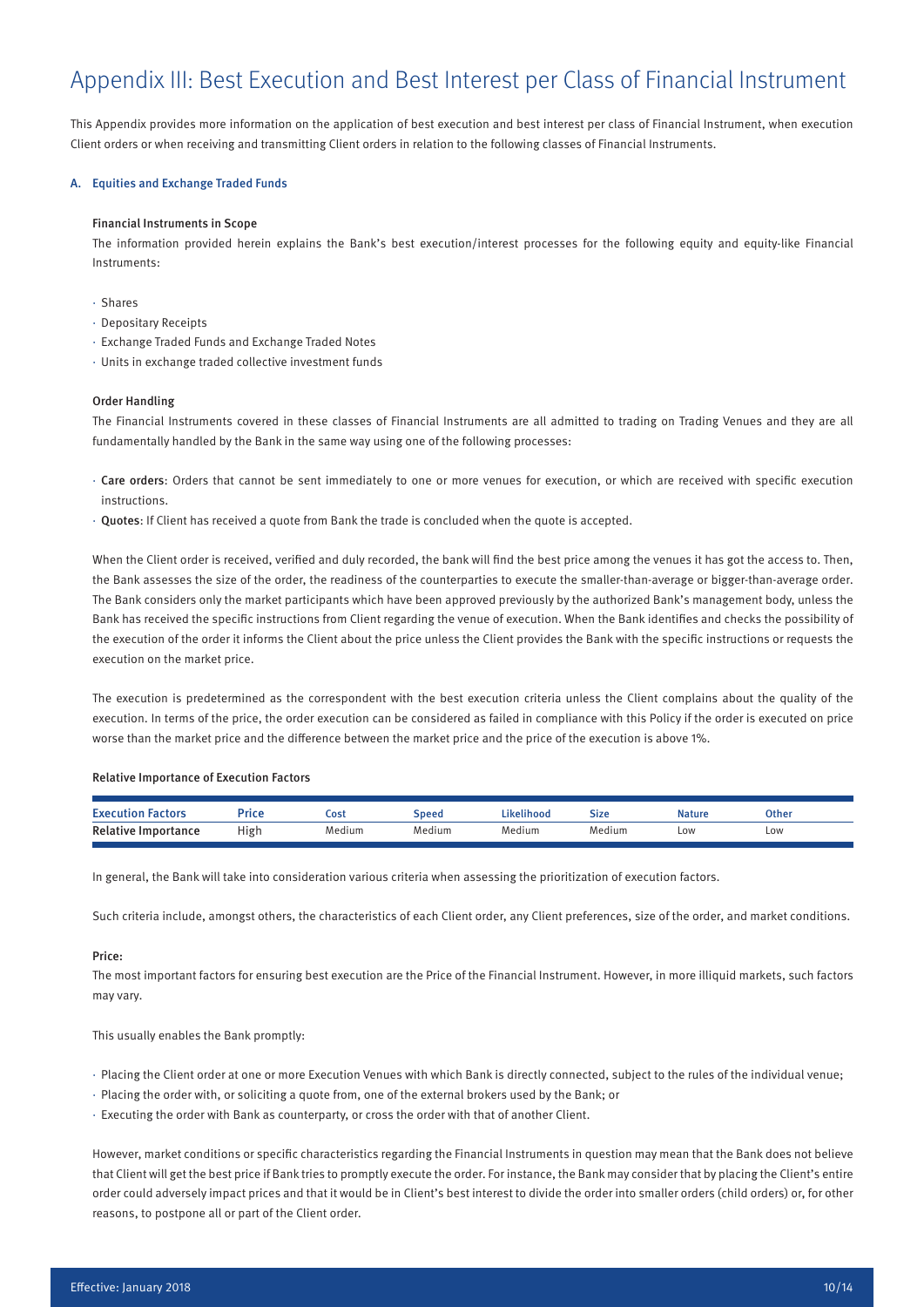# Costs, Speed, Likelihood of Execution and Settlement, and Size:

Following price, the Bank will give importance to speed, likelihood of execution, cost of execution and size.

In the absence of any Client specific instructions, the Bank will carry out an order at a rate that it believes represents a balance between creating market impact and executing the Client order in a timely manner so as to reduce execution risk.

The Bank will seek to achieve prompt execution of the entire Client order if it does not believe that this will have a negative impact on the execution quality. For example, if the size or nature of the Client order may affect the price, the Bank may postpone the execution of the entire order or parts of it. In other cases, depending on the circumstances, the Bank may also prioritise speed of execution if it is of the opinion that this will be most favorable for the Client.

Likelihood of execution will be of particular relevance if the Financial Instrument in question is illiquid or if the Client limits the price of the order at a price that does not correspond to the prevailing market price.

Market conditions for the relevant Financial Instrument may cause the Bank to prioritise the likelihood of execution. The Bank may therefore decide to execute the Client order at the Execution Venue(s) that have the necessary liquidity and depth of trading interests to ensure timely execution and the smallest possible effect on the price level.

Generally, the Bank expects the orders executed on behalf of Clients are settled in a timely fashion. If the Bank is aware that a particular execution strategy may compromise the likelihood of settlement, the Bank may not pursue that strategy even if it would result in a better price.

# Nature and other relevant factors:

While the Bank considers the abovementioned factors to be the predominant ones there may be situations where additional factors may influence the Bank's strategy to obtain best execution and act in the best interest of Clients.

Execution Venues and execution entities (e.g. brokers)

The Bank enters into agreement with any Trading Venue if the Bank's authorized body approves the respective agreement, sets the risk limit and it is observed that the range of the FIs traded on this venue is in correspondence with the set of FIs the Bank usually trades in. When the order is executed, the venue for the execution is chosen in accordance with the logic mentioned before, taking into account the existing risk limit. Such choice can be probably affected by occasional, unexpected and unpredictable circumstances if they appear. Such conditions will be disclosed by the request of the Client or any other authorized person.

A summary of the selection process of Execution Venues and execution entities (e.g. brokers), including a list of the factors used to select an Execution Venue and their relative importance, is provided within Section I and Section II of this Policy.

A list of Execution Venues and execution entities (e.g. brokers) that are used by the Bank, is available at the Bank's website, at http://www.rcbcy.com/en/about-rcb/disclosure/mifid-ii.

The Bank will regularly monitor and review the performance of the Execution Venues and execution entities (e.g. brokers) based on the information to be published by the Execution Venues and execution entities (e.g. brokers) or by carrying out internal analysis, where applicable.

For more information please refer to subsection 6.2 "Selection of Execution Venues" and subsection 6.3 "Selection of execution entities (Brokers)" of Section I and Section II of this Policy, respectively.

# Monitoring

Monitoring of execution quality is based on transaction cost analysis and review of outlier reports, where applicable. For more details, please refer to relevant section within Section I and II of this Policy.

#### B. Debt Instruments

# Financial Instruments in Scope

The information provided herein explains the Bank's best execution/interest processes for the following debt instruments:

· Bonds

# Order Handling

Market orders (with or without a limit) are assessed individually by the Bank. The Bank decides whether routing the order to a Trading Venue or executing it with the Bank trading as principal will provide the best result for the Client.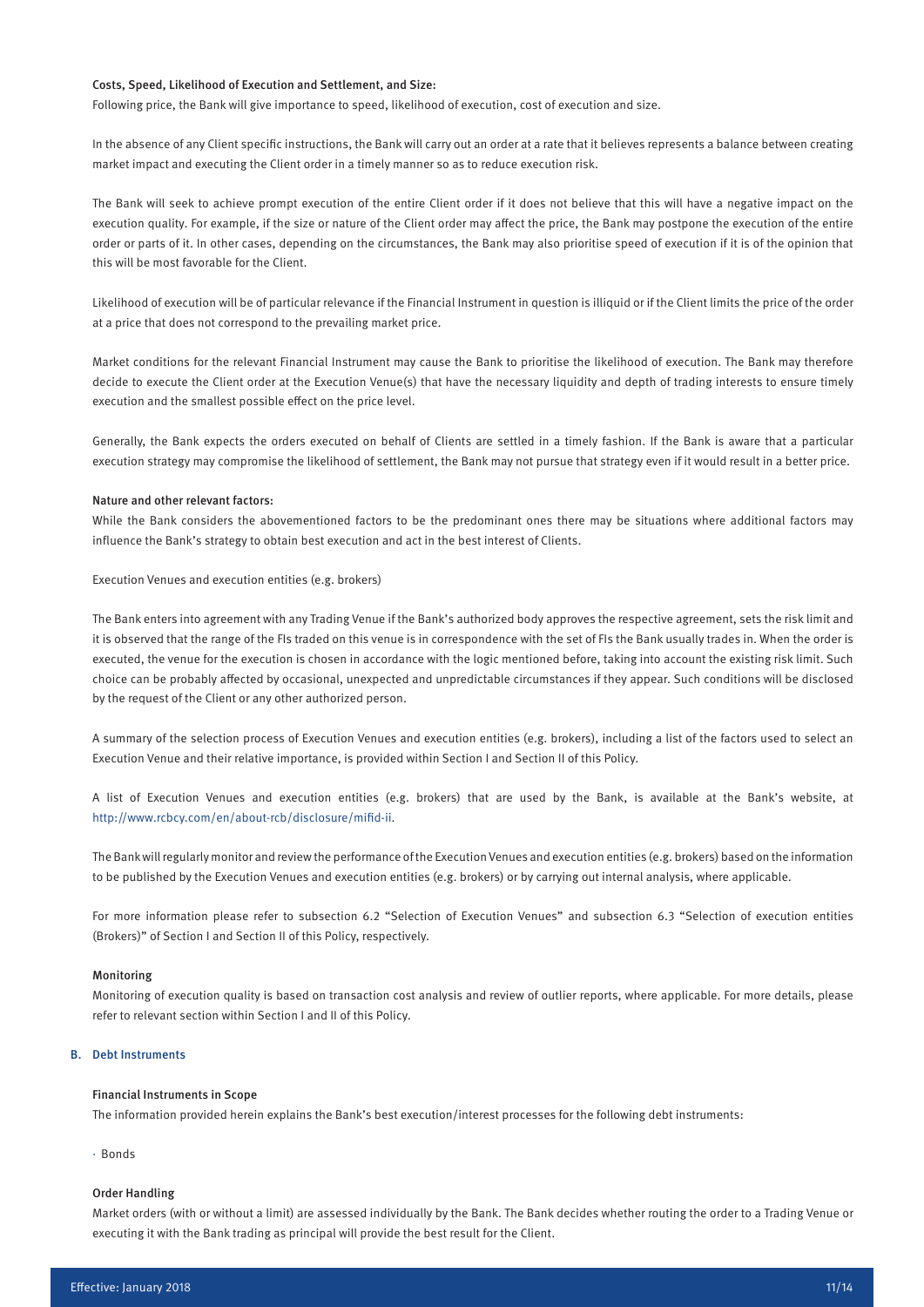When the Client order is received, verified and duly recorded, the bank will find the best price among the venues it has got the access to. Then, the Bank assesses the size of the order, the readiness of the counterparties to execute the smaller-than-average or bigger-than-average order. The Bank considers only the market participants which have been approved previously by the authorized Bank's management body. When the Bank identifies and checks the possibility of the execution of the order it informs the Client about the price unless the Client provides the Bank with the specific instructions or requests the execution on the market price.

The execution is predetermined as the correspondent with the best execution criteria unless the Client complains about the quality of the execution. In terms of the price, the order execution can be considered as failed in compliance with this Policy if the order is executed on price worse than the market price and the difference between the market price and the price of the execution is above 3%.

#### Relative Importance of Execution Factors

| <b>Execution Factors</b>   | Price | Cost   | Speed  | Likelihood | Size | <b>Nature</b> | <b>Other</b> |
|----------------------------|-------|--------|--------|------------|------|---------------|--------------|
| Liquid Instrument          | High  | Medium | Medium | Medium     | High | Low           | Low          |
| <b>Illiquid Instrument</b> | High  | Medium | Medium | High       | High | LOW           | Low          |
|                            |       |        |        |            |      |               |              |

The markets for bonds are characterised by varying levels of liquidity, as some bonds have a high level of liquidity and some a lower level of liquidity.

In general, the Bank will take into consideration various criteria when assessing the prioritization of execution factors. Such criteria include, amongst others, the characteristics of each Client order, any Client preferences, size of the order, and market conditions.

The main factor for ensuring best execution in relation to bonds is the Price. However, in more illiquid markets, the likelihood if execution and settlement, the speed of execution as well as size or nature of the order may take precedence. The size of the order may be of particular importance in minimizing the impact on the market if order is large.

For liquid bonds, the Bank will primarily base its quotes on observable market prices (bid and offer) on Trading Venues.

When executing orders or taking decisions to deal in OTC products, including bespoke products, the Bank will check the fairness of the price, by gathering market data used in the estimation of the price of such product and, where possible, by comparing with similar or comparable products.

# Selection of Execution Venues and execution entities (e.g. brokers)

The Bank enters into agreement with any Trading Venue if the Bank's authorized body approves the respective agreement, sets the risk limit and it is observed that the range of the FIs traded on this venue is in correspondence with the set of FIs the Bank usually trades in. When the order is executed, the venue for the execution is chosen in accordance with the logic mentioned before, taking into account the existing risk limit. Such choice can be probably affected by occasional, unexpected and unpredictable circumstances if they appear. Such conditions will be disclosed by the request of the Client or any other authorized person.

A summary of the selection process of Execution Venues and execution entities (e.g. brokers), including a list of the factors used to select an Execution Venue and their relative importance, is provided within Section I and Section II of this Policy.

A list of Execution Venues and execution entities (e.g. brokers) that are used by the Bank, is available at the Bank's website, at http://www.rcbcy.com/en/about-rcb/disclosure/mifid-ii.

The Bank will regularly monitor and review the performance of the Execution Venues and execution entities (e.g. brokers) based on the information to be published by the Execution Venues and execution entities (e.g. brokers) or by carrying out internal analysis, where applicable.

For more information, please refer to subsection 6.2 "Selection of Execution Venues" and subsection 6.3 "Selection of execution entities (Brokers)" of Section I and Section II of this Policy, respectively.

#### Monitoring

Monitoring of execution quality is based on transaction cost analysis and review of outlier reports. For more details, please refer to relevant section within Section I and II of this Policy.

#### C. Foreign Exchange Derivatives

#### Financial Instruments in Scope

The information provided herein explains the Bank's best execution/interest processes for the following Foreign Exchange Derivatives: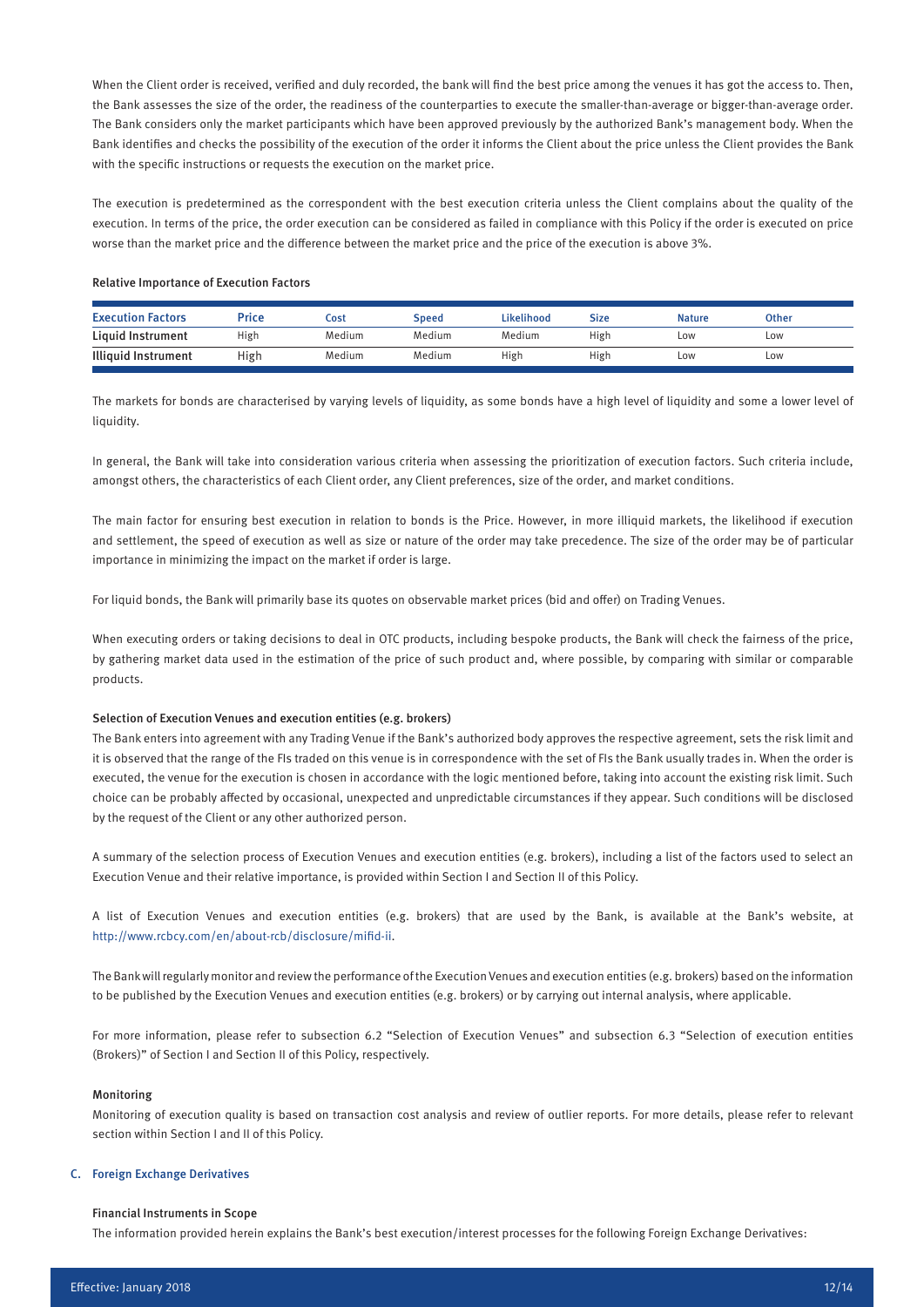- · FX forwards
- · FX Swaps
- · FX non deliverable forwards

# Order Handling

When a Client requests for entering into derivative transaction the Bank usually provide the Client with quote. If a Professional Client agrees to trade based on a quote provided, both parties conclude the deal, being based on respective bilateral agreement. The Bank will check the fairness of the price, by gathering market data used in the estimation of the price of such product and, where possible, by comparing with similar or comparable products.

The execution is predetermined as the correspondent with the best execution criteria unless the client complains about the quality of the execution. In terms of the price, the order execution can be considered as failed in compliance with this Policy if the order is executed on price worse than the market price and the difference between the market price and the price of the execution is above 3%.

# Relative Importance of Execution Factors

| <b>Exert</b><br>Factors    | Price | Cost   | Speed  | Likelihood | Size   | <b>Nature</b> | Other |
|----------------------------|-------|--------|--------|------------|--------|---------------|-------|
| <b>Relative Importance</b> | High  | Medium | Medium | Medium     | Medium | Low           | Low   |
|                            |       |        |        |            |        |               |       |

The main factor for ensuring best execution/interest in relation to FX derivatives is the price.

The key factors when pricing FX instruments are:

- · the spot rate(s) of the relevant currency or currencies;
- · observable prices on trading venues for identical or similar instruments (if any);
- · yield curves, volatility, yield and price spreads, co-variation;
- · market liquidity;
- · size of the order.

The price of foreign exchange derivatives depends in particular on the uncertainty about the future development in interest rate levels and market liquidity.

For liquid foreign exchange derivatives, the Bank will primarily base its quotes on observable market prices (bid and offer) on Trading Venues.

When executing orders or taking decisions to deal in OTC products, including bespoke products, the Bank will check the fairness of the price, by gathering market data used in the estimation of the price of such product and, where possible, by comparing with similar or comparable products.

#### Selection of Execution Venues and execution entities (e.g. brokers)

The Bank enters into agreement with any Trading Venue if the Bank's authorized body approves the respective agreement, sets the risk limit and it is observed that the range of the FIs traded on this venue is in correspondence with the set of FIs the Bank usually trades in. When the order is executed, the venue for the execution is chosen in accordance with the logic mentioned before, taking into account the existing risk limit. Such choice can be probably affected by occasional, unexpected and unpredictable circumstances if they appear. Such conditions will be disclosed by the request of the Client or any other authorized person.

A list of Execution Venues and execution entities (e.g. brokers) that are used by the Bank, is available at the Bank's website, at http://www.rcbcy.com/en/about-rcb/disclosure/mifid-ii.

A summary of the selection process of Execution Venues and execution entities (e.g. brokers), including a list of the factors used to select an Execution Venue and their relative importance, is provided within Section I and Section II of this Policy.

The Bank will regularly monitor and review the performance of the Execution Venues and execution entities (e.g. brokers) based on the information to be published by the Execution Venues and execution entities (e.g. brokers) or by carrying out internal analysis, where applicable.

For more information, please refer to subsection 6.2 "Selection of Execution Venues" and subsection 6.3 "Selection of execution entities (Brokers)" of Section I and Section II of this Policy, respectively.

# Monitoring

Monitoring of execution quality is based on transaction cost analysis and review of outlier reports. For more details, please refer to relevant section within Section I and II of this Policy.